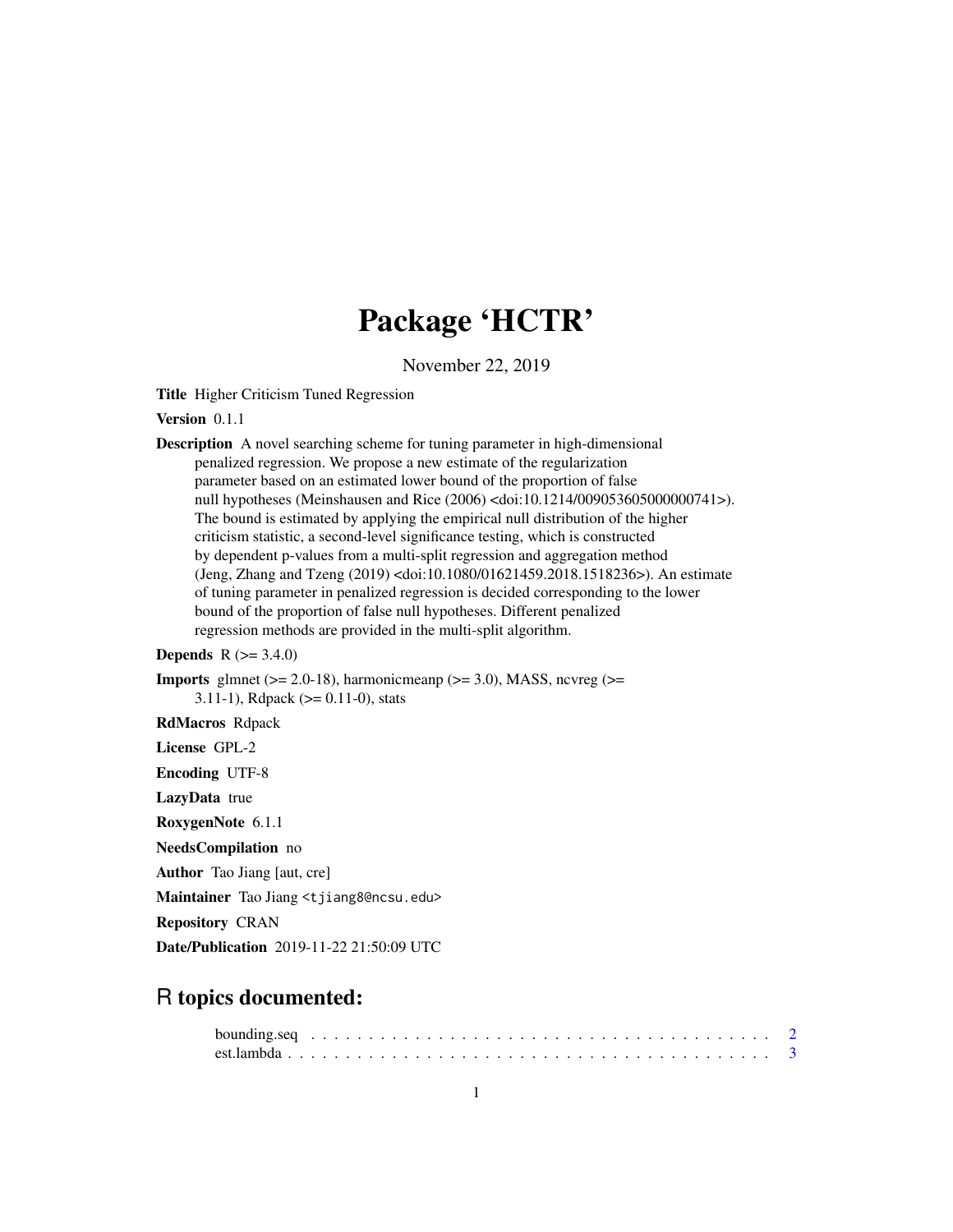# <span id="page-1-0"></span>2 bounding.seq

| Index |  |  |  |  |  |  |  |  |  |  |  |  |  |  |  |  |  |  |  |  |
|-------|--|--|--|--|--|--|--|--|--|--|--|--|--|--|--|--|--|--|--|--|
|       |  |  |  |  |  |  |  |  |  |  |  |  |  |  |  |  |  |  |  |  |
|       |  |  |  |  |  |  |  |  |  |  |  |  |  |  |  |  |  |  |  |  |
|       |  |  |  |  |  |  |  |  |  |  |  |  |  |  |  |  |  |  |  |  |
|       |  |  |  |  |  |  |  |  |  |  |  |  |  |  |  |  |  |  |  |  |
|       |  |  |  |  |  |  |  |  |  |  |  |  |  |  |  |  |  |  |  |  |
|       |  |  |  |  |  |  |  |  |  |  |  |  |  |  |  |  |  |  |  |  |
|       |  |  |  |  |  |  |  |  |  |  |  |  |  |  |  |  |  |  |  |  |
|       |  |  |  |  |  |  |  |  |  |  |  |  |  |  |  |  |  |  |  |  |

bounding.seq *Bounding Sequence*

# Description

Calculates bounding sequence of higher crticism for proportion estimator using p-values

#### Usage

bounding.seq(p.value, alpha)

# Arguments

| p.value | A matrix of p-values from permutation: row is from each permutation; column<br>is from each variable. |
|---------|-------------------------------------------------------------------------------------------------------|
| alpha   | Probability of Type I error for bounding sequence, the default value is $1/\sqrt{\sqrt{p}}(log(p))$ , |
|         | where p is number of p-values in each permutation.                                                    |

# Value

A bounding value of higher criticism with (1 - alpha) confidence.

# References

Jeng XJ, Zhang T, Tzeng J (2019). "Efficient Signal Inclusion With Genomic Applications." *Journal of the American Statistical Association*, 1–23.

# Examples

```
set.seed(10)
X \le - matrix(runif(n = 10000, min = 0, max = 1), nrow = 100)
result \leq bounding.seq(p.value = X)
```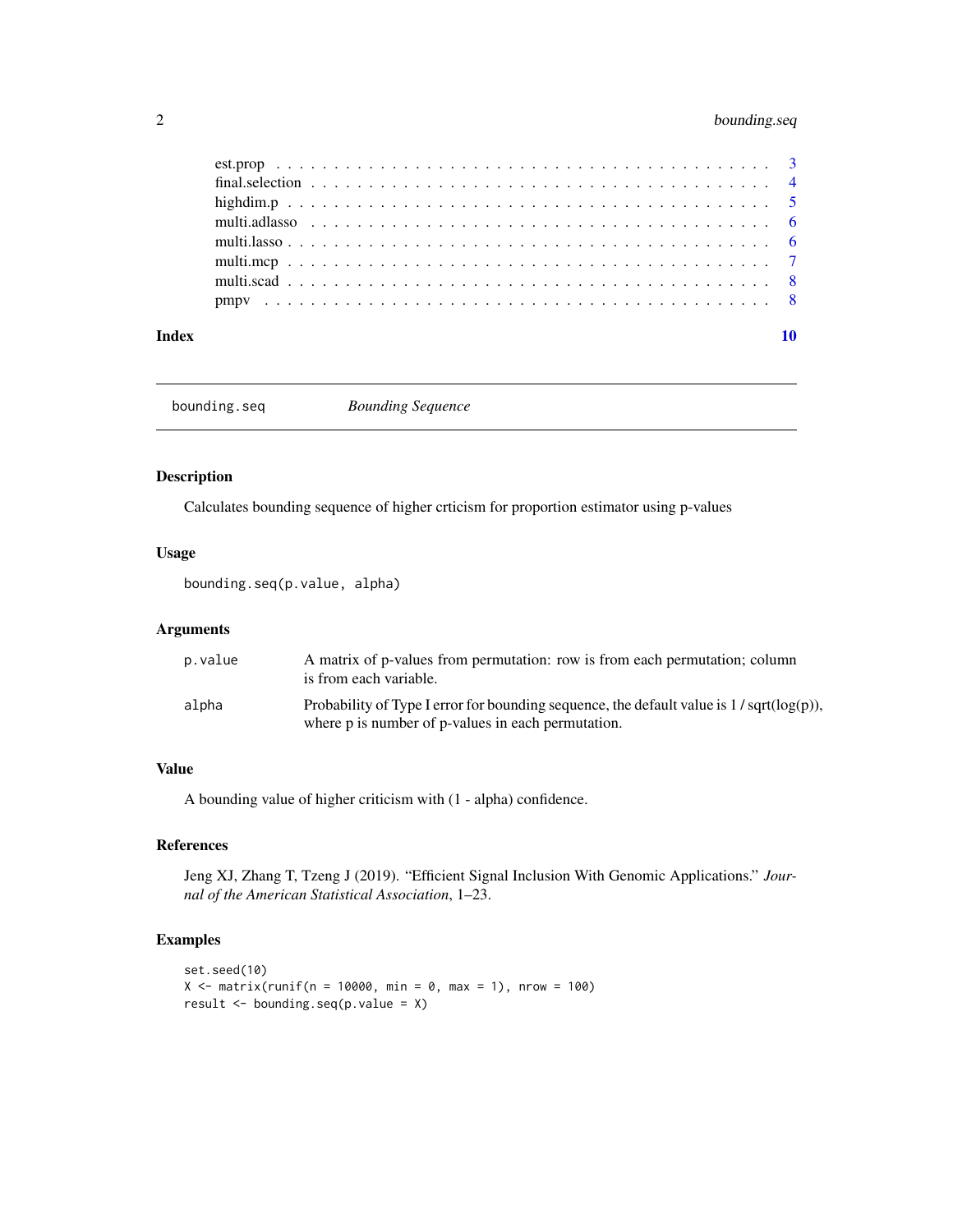<span id="page-2-0"></span>

### Description

Estimate upper and lower bound of new tuning region of regularization parameter Lambda.

### Usage

est.lambda(cv.fit, pihat, p, cov.num =  $0$ )

# Arguments

| cv.fit  | An object of either class "cv.glmnet" from glmnet::cv.glmnet() or class "cv.ncvreg"<br>from nevreg::ev.nevreg(), which is a list generated by a cross-validation fit.                    |
|---------|------------------------------------------------------------------------------------------------------------------------------------------------------------------------------------------|
| pihat   | eatimated proprtion from HCTR::est.prop().                                                                                                                                               |
| p       | Total number of variables, except for covariates.                                                                                                                                        |
| cov.num | Number of covariates in model, default is 0. Covariate matrix, W, is assumed<br>on the left side of variable matrix, X. The column index of covariates are before<br>those of variables. |

# Value

A list of (1) lambda.max, upper bound of new tuning region; (2) lambda.min, lower bound of new tuning region.

# Examples

```
set.seed(10)
X \le - matrix(rnorm(20000), nrow = 100)
beta <- rep(0, 200)
beta[1:100] <- 5
Y \leq - MASS::mvrnorm(n = 1, mu = X%*%beta, Sigma = diag(100))
fit \leq glmnet:: cv. glmnet(x = X, y = Y)
pihat <- 0.01
result \leq est.lambda(cv.fit = fit, pihat = pihat, p = ncol(X))
```
est.prop *Proportion Estimation*

#### Description

Estimates false null hypothesis Proportion from multiple p-values using higher criticism test estimator.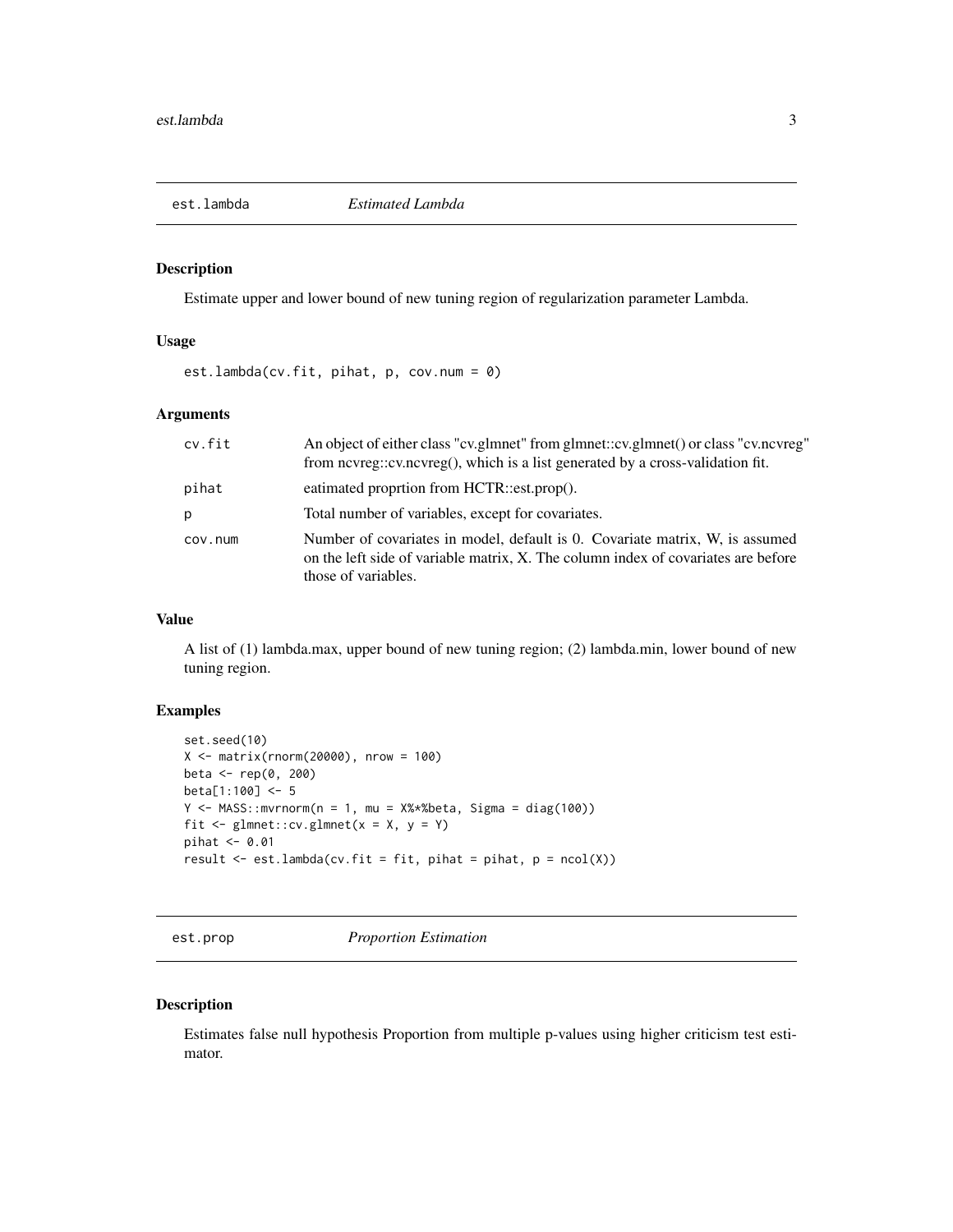#### <span id="page-3-0"></span>Usage

est.prop(p.value, cn, adj = TRUE)

#### Arguments

| p.value       | A sequence of p-values from test data, not including p-values from covariates.                                       |
|---------------|----------------------------------------------------------------------------------------------------------------------|
| <sub>cn</sub> | A value of bounding sequence generated by HCTR::bounding.seq().                                                      |
| adi           | A boolean algebra to decide whether to use adjusted Higher Criticism test statis-<br>tic, the default value is TRUE. |

# Value

An estimated proportion of false null hypothesis.

# References

Meinshausen N, Rice J (2006). "Estimating the proportion of false null hypotheses among a large number of independently tested hypotheses." *The Annals of Statistics*, 34(1), 373–393.

# Examples

```
set.seed(10)
X \le - matrix(runif(n = 10000, min = 0, max = 1), nrow = 100)
result <- bounding.seq(p.value = X)
Y \le - matrix(runif(n = 100, min = 0, max = 1), nrow = 100)
test <- est.prop(p.value = Y, cn = result)
```
final.selection *Final Selection*

### Description

Returns the index of final selected variables in the final chosen model.

# Usage

```
final.selection(cv.fit, pihat, p, cov.num = 0)
```
### Arguments

| cv.fit  | An object of either class "cv.glmnet" from glmnet::cv.glmnet() or class "cv.ncvreg"                                                                                                      |
|---------|------------------------------------------------------------------------------------------------------------------------------------------------------------------------------------------|
|         | from nevreg::ev.nevreg(), which is a list generated by a cross-validation fit.                                                                                                           |
| pihat   | eatimated proprtion from HCTR::est.prop().                                                                                                                                               |
| р       | Total number of variables, except for covariates.                                                                                                                                        |
| COV.num | Number of covariates in model, default is 0. Covariate matrix, W, is assumed<br>on the left side of variable matrix, X. The column index of covariates are before<br>those of variables. |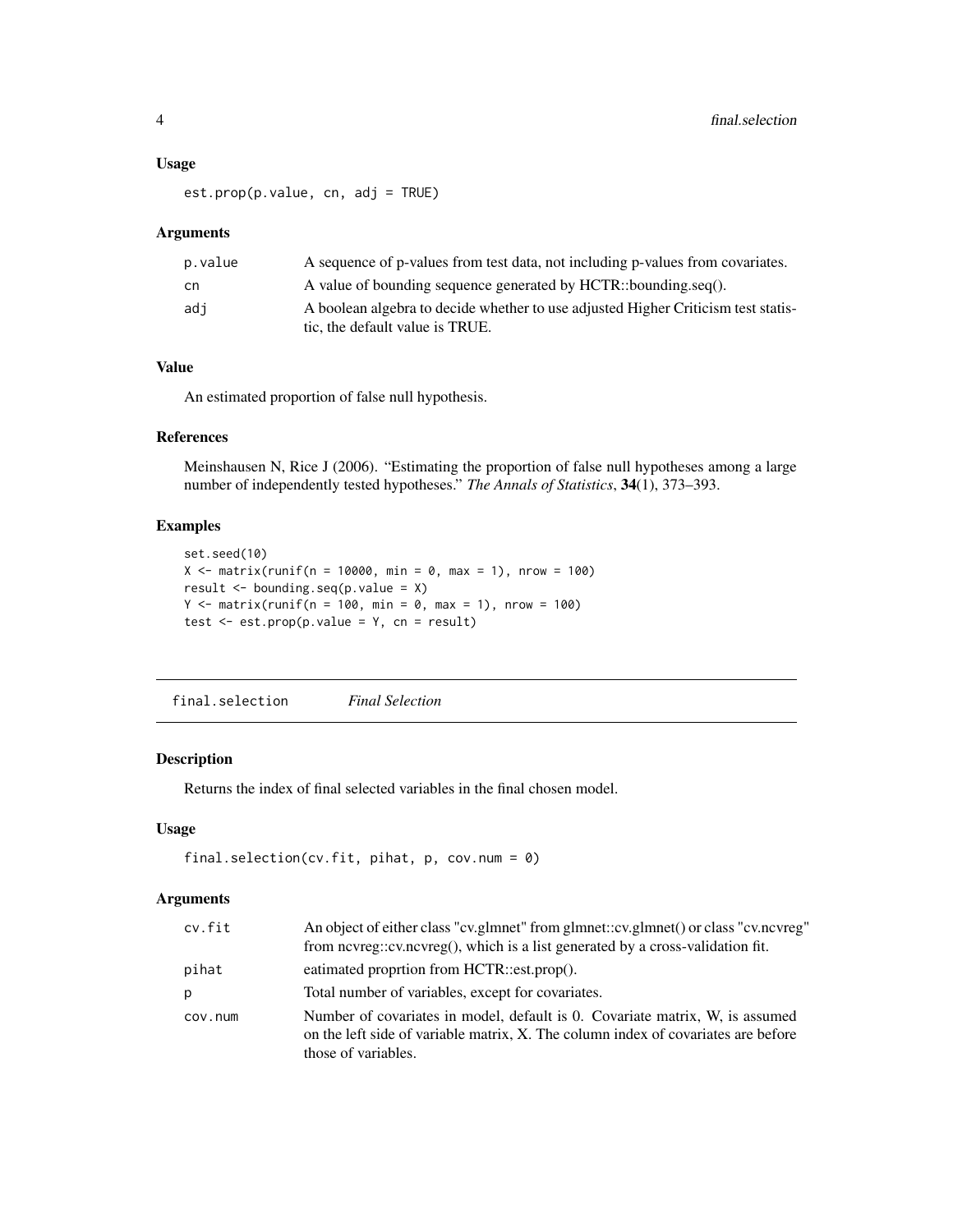#### <span id="page-4-0"></span>highdim.p 5

# Value

A sequence of index of final selected variables in the final chosen model.

#### Examples

```
set.seed(10)
X <- matrix(rnorm(20000), nrow = 100)
beta <- rep(0, 200)
beta[1:100] <- 5
Y \le - MASS::mvrnorm(n = 1, mu = X%*%beta, Sigma = diag(100))
fit \leq glmnet::cv.glmnet(x = X, y = Y)
pihat <- 0.01
result \leq est.lambda(cv.fit = fit, pihat = pihat, p = ncol(X))
lambda.seq <- seq(from = result$lambda.min, to = result$lambda.max, length.out = 100)
# Note: The lambda sequences in glmnet and ncvreg are diffrent.
fit2 <- glmnet::cv.glmnet(x = X, y = Y, lambda = lambda.seq)
result2 <- final.selection(cv.fit = fit2, pihat = 0.01, p = ncol(X))
```
highdim.p *p-values in high-dimensional linear model*

#### Description

Calculates p-values in high-dimentional linear models using multi-split method

#### Usage

highdim.p(Y, X, W = NULL, type, B = 100, fold.num)

#### Arguments

| $\mathsf{Y}$ | A numeric response vector, containing nobs variables.                                          |
|--------------|------------------------------------------------------------------------------------------------|
| $\times$     | An input matrix, of dimension nobs x nyars.                                                    |
| W            | A covariate matrix, of dimension nobs x neors, default is NULL.                                |
| type         | Penalized regression type, valid parameters include "Lasso", "AdaLasso", "SCAD",<br>and "MCP". |
| B            | Multi-split times, default is 100.                                                             |
| fold.num     | The number of cross validation folds.                                                          |

# Value

A list of objects containing: (1) harmonic mean p-values; (2) original p-values; (3) index of selected samples; (4) index of selected variables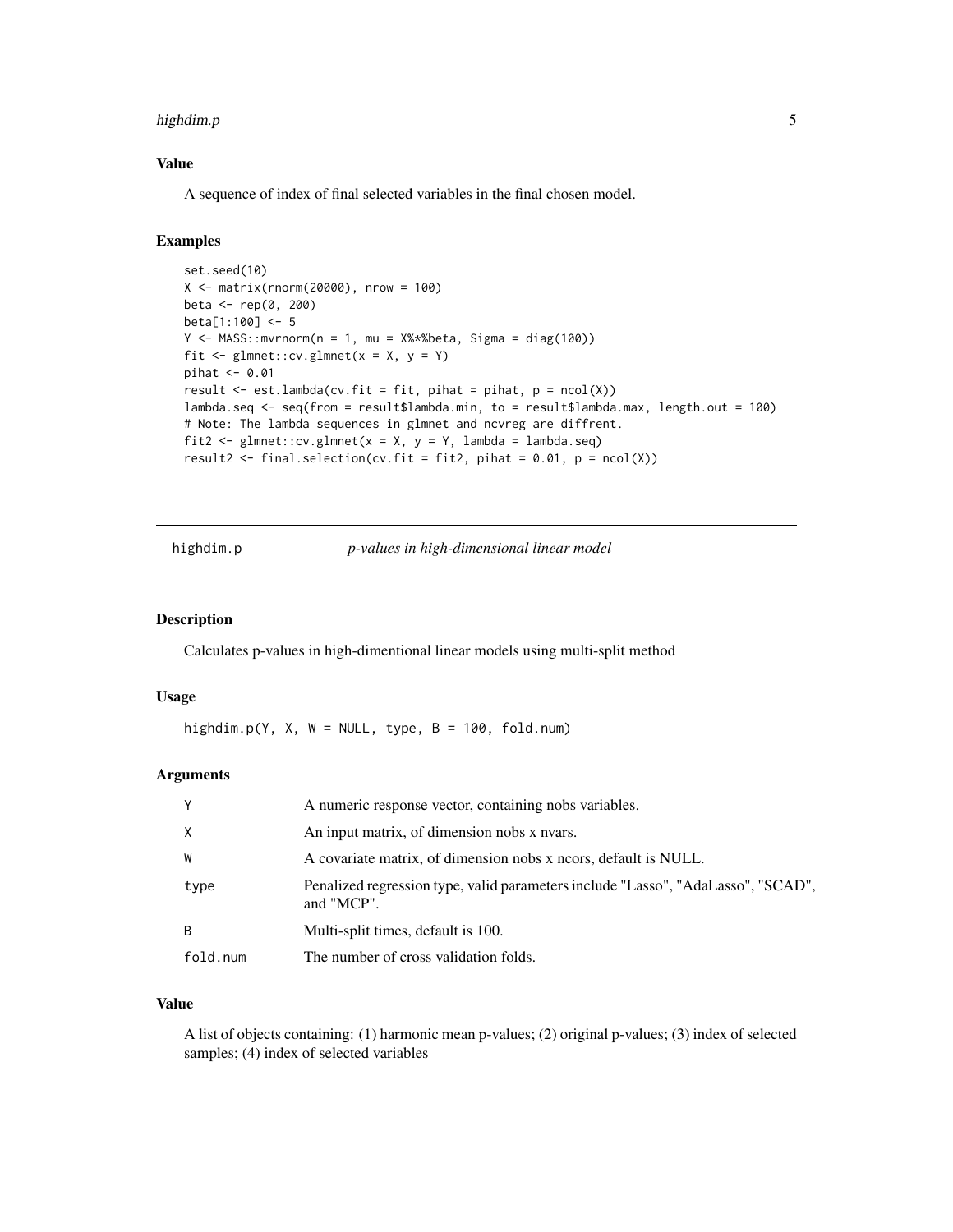# Examples

```
set.seed(10)
X <- matrix(rnorm(20000), nrow = 100)
beta <- rep(0, 200)
beta[1:100] <- 5
Y \le - MASS::mvrnorm(n = 1, mu = X%*%beta, Sigma = diag(100))
result <- highdim.p(Y=Y, X=X, type = "Lasso", B = 2, fold.num = 10)
```
multi.adlasso *Multi-split Adaptive Lasso*

# Description

Multi-splitted variable selection using Adaptive Lasso

#### Usage

multi.adlasso(X, Y, covar.num = NULL, fold.num)

#### Arguments

| Χ         | An input matrix, of dimension nobs x nyars.           |
|-----------|-------------------------------------------------------|
| Y         | A numeric response vector, containing nobs variables. |
| covar.num | Number of covariates in model, default is NULL.       |
| fold.num  | The number of cross validation folds.                 |

#### Value

A list of two numeric objects of index of (1) selected and (2) unselected variables.

|--|

# Description

Multi-splitted variable selection using Lasso

#### Usage

multi.lasso(X, Y, p.fac = NULL, fold.num)

<span id="page-5-0"></span>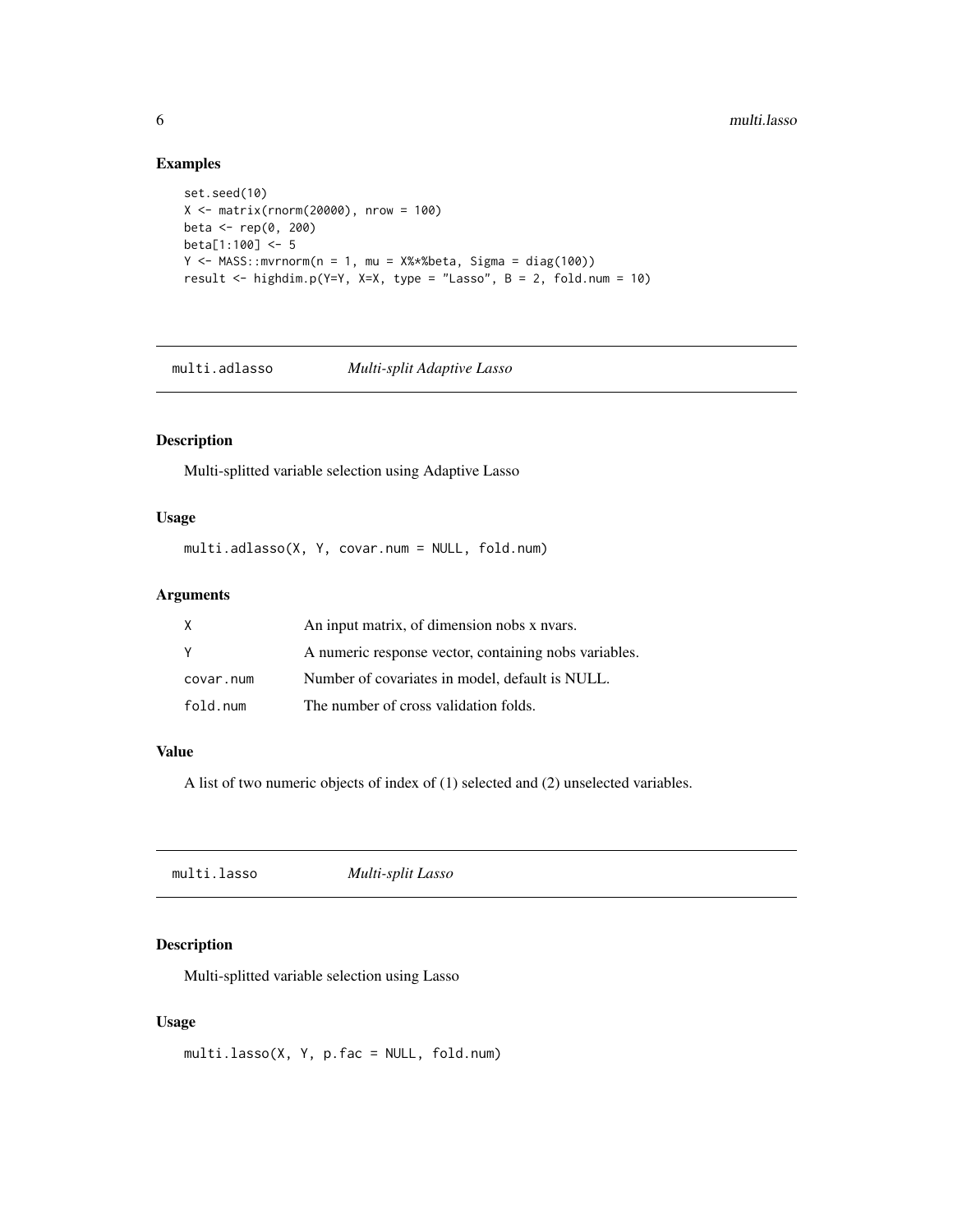# <span id="page-6-0"></span>multi.mcp 7

# Arguments

| X        | An input matrix, of dimension nobs x nvars.            |
|----------|--------------------------------------------------------|
| Y        | A numeric response vector, containing nobs variables.  |
| p.fac    | A sequence of penalty factor applied on each variable. |
| fold.num | The number of cross validation folds.                  |

# Value

A list of two numeric objects of index of (1) selected and (2) unselected variables.

# multi.mcp *Multi-split MCP*

# Description

Multi-splitted variable selection using MCP

# Usage

multi.mcp(X, Y, p.fac = NULL, fold.num)

# Arguments

|          | An input matrix, of dimension nobs x nvars.            |
|----------|--------------------------------------------------------|
| Y        | A numeric response vector, containing nobs variables.  |
| p.fac    | A sequence of penalty factor applied on each variable. |
| fold.num | The number of cross validation folds.                  |

# Value

A list of two numeric objects of index of (1) selected and (2) unselected variables.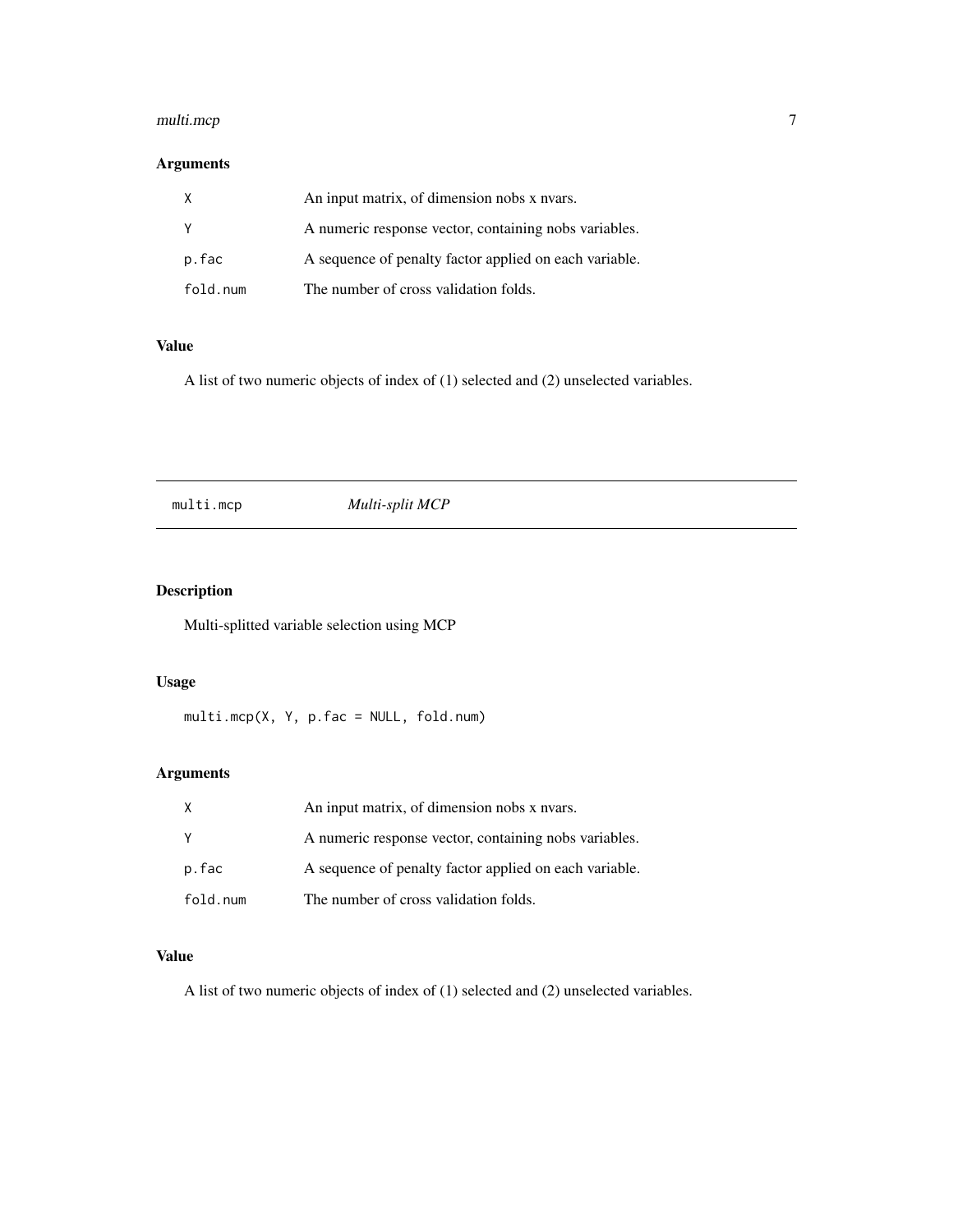<span id="page-7-0"></span>

# Description

Multi-splitted variable selection using SCAD

# Usage

multi.scad(X, Y, p.fac = NULL, fold.num)

# Arguments

| X        | An input matrix, of dimension nobs x nvars.            |
|----------|--------------------------------------------------------|
| Y        | A numeric response vector, containing nobs variables.  |
| p.fac    | A sequence of penalty factor applied on each variable. |
| fold.num | The number of cross validation folds.                  |

#### Value

A list of two numeric objects of index of (1) selected and (2) unselected variables.

| pmpy               | Permutation p-values |
|--------------------|----------------------|
| <b>Description</b> |                      |

Calculates

# Usage

 $pmpv(Y, X, W = NULL, type, B = 100, fold.num = 10, perm.num = 1000)$ 

# Arguments

| Y        | A numeric response vector, containing nobs variables.                                          |
|----------|------------------------------------------------------------------------------------------------|
| $\times$ | An input matrix, of dimension nobs x nvars.                                                    |
| W        | A covariate matrix, of dimension nobs x neors, default is NULL.                                |
| type     | Penalized regression type, valid parameters include "Lasso", "AdaLasso", "SCAD",<br>and "MCP". |
| B        | Multi-split times, default is 100.                                                             |
| fold.num | The number of cross validation folds, default is 10.                                           |
| perm.num | Permutation times, default is 1000.                                                            |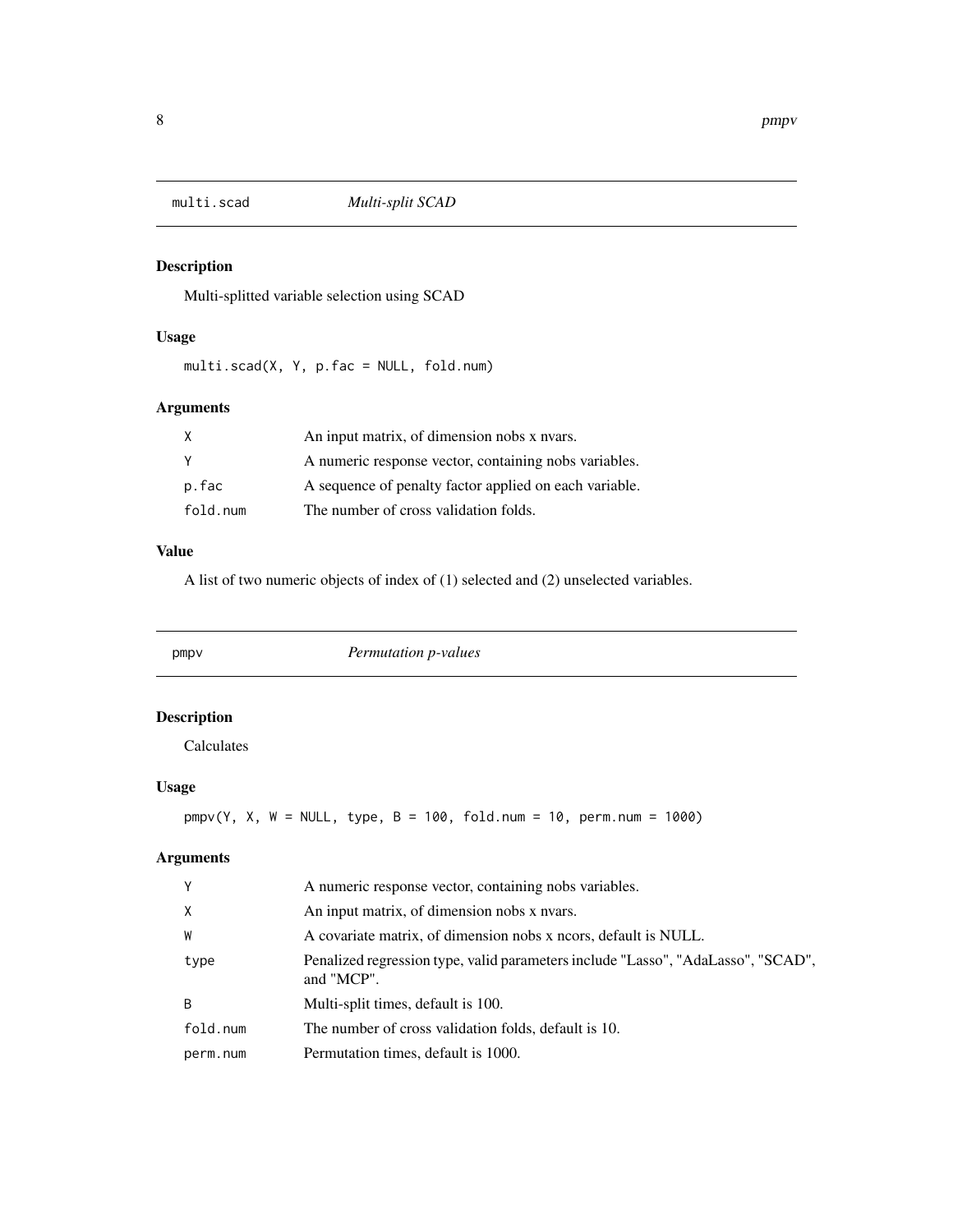pmpv 9

# Value

A matrix containing harmonic mean p-values from permutation.

# Examples

```
set.seed(10)
X \leftarrow matrix(rnorm(20000), nrow = 100)beta <- rep(0, 200)
beta[1:100] <- 5
Y <- MASS::mvrnorm(n = 1, mu = X%*%beta, Sigma = diag(100))
result <- pmpv(Y=Y, X=X, type = "Lasso", B = 2, fold.num = 10, perm.num = 10)
```